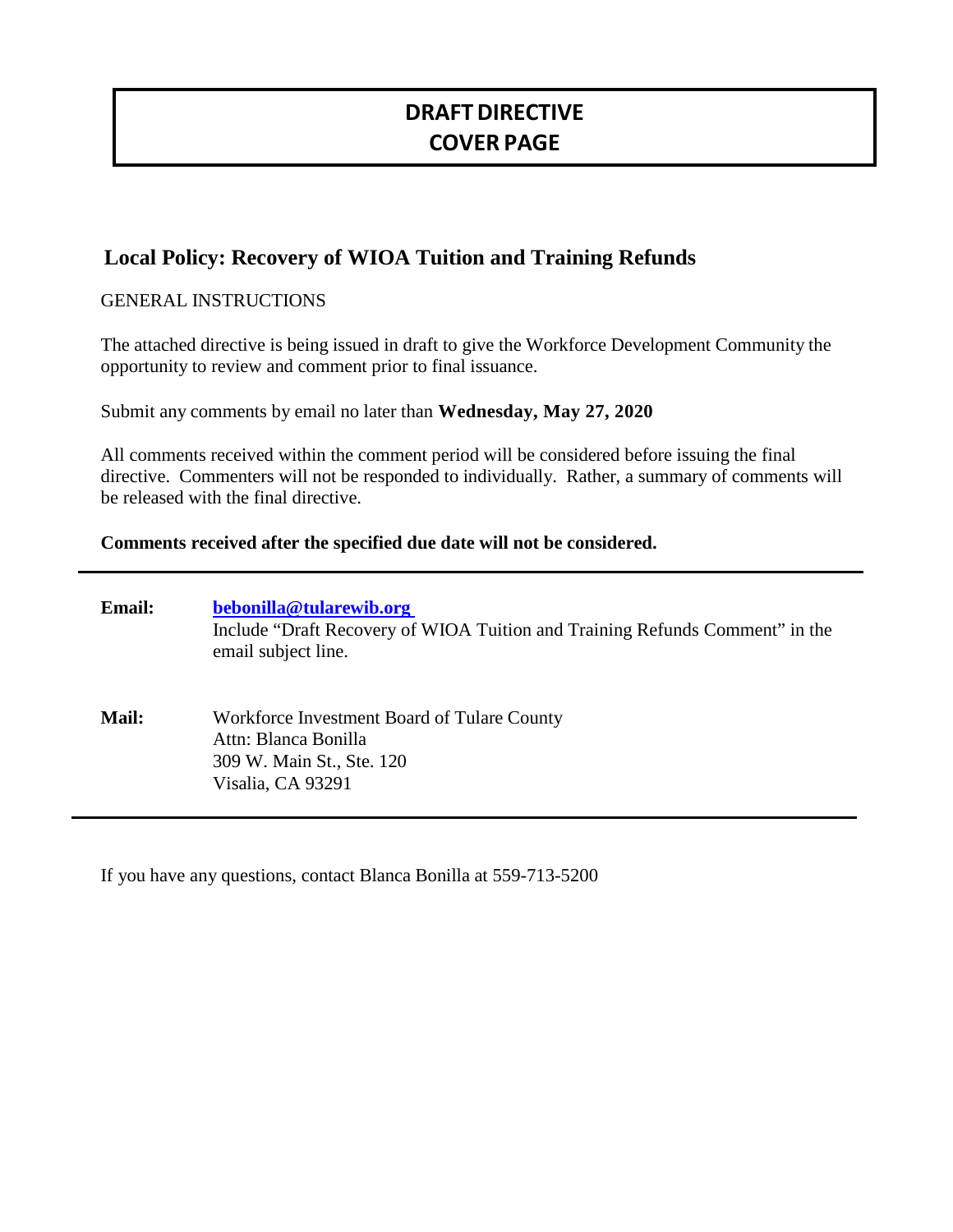# **WORKFORCE INVESTMENT BOARD OF TULARE COUNTY**

**WORKFORCE INNOVATION AND OPPORTUNITY ACT TITLE I**

**DATE: April 27, 2020**

**SUBJECT: Recovery of WIOA Tuition and Training Refunds** 

## **WIB DRAFT DIRECTIVE TUL 20-05**

**TO:** WIB Subrecipients WIB ETPL Providers WIB Staff

**SUBJECT:** Recovery of WIOA Tuition and Training Refunds

## **EXECUTIVE SUMMARY**

#### **PURPOSE:**

The purpose of this directive is to inform the WIB Service Providers, ETPL Providers, and Staff of the policies and procedures in place to recover Workforce Innovation and Opportunity Act (WIOA) training and tuition refunds.

#### **SCOPE:**

This directive applies to all subrecipients of WIOA funds.

## **EFFECTIVE DATE:**

This directive is effective upon date of issue.

#### **REFERENCES:**

- One-Stop Comprehensive Financial Management Technical Assistance Guide (TAG), Department of Labor (DOL), July 2002, Section II-6-10, WIA Individual Training Accounts (ITA)
- WIOA Sections  $134(c)(3)(F)(i) (iv)$ , and  $185(c)(3)$
- Tile 2 Code of Federal Regulations (CFR) Part 200, Uniform Administrative Requirements, Cost Principles, and Audit Requirements for Federal Awards (uniform Guidance)
- Tile 2 CFR Part 2900, Uniform Administrative Requirements, Cost Principles, and Audit Requirements for Federal Awards (Department of Labor Exceptions)
- Tile 20 CFR, WIOA Final Rule, Section  $680.230$ , and Section  $683.410(a)(1)$
- Employment Development Department Directive, WSD19-10, Recovery of WIOA Tuition and Training Refunds (February 20, 2020)
- Title IV: Higher Education Act (HEA) of 1965

## **WIB IMPOSED REQUIREMENTS:**

This directive contains WIB-imposed requirements. These requirements are in *bold, italic print*.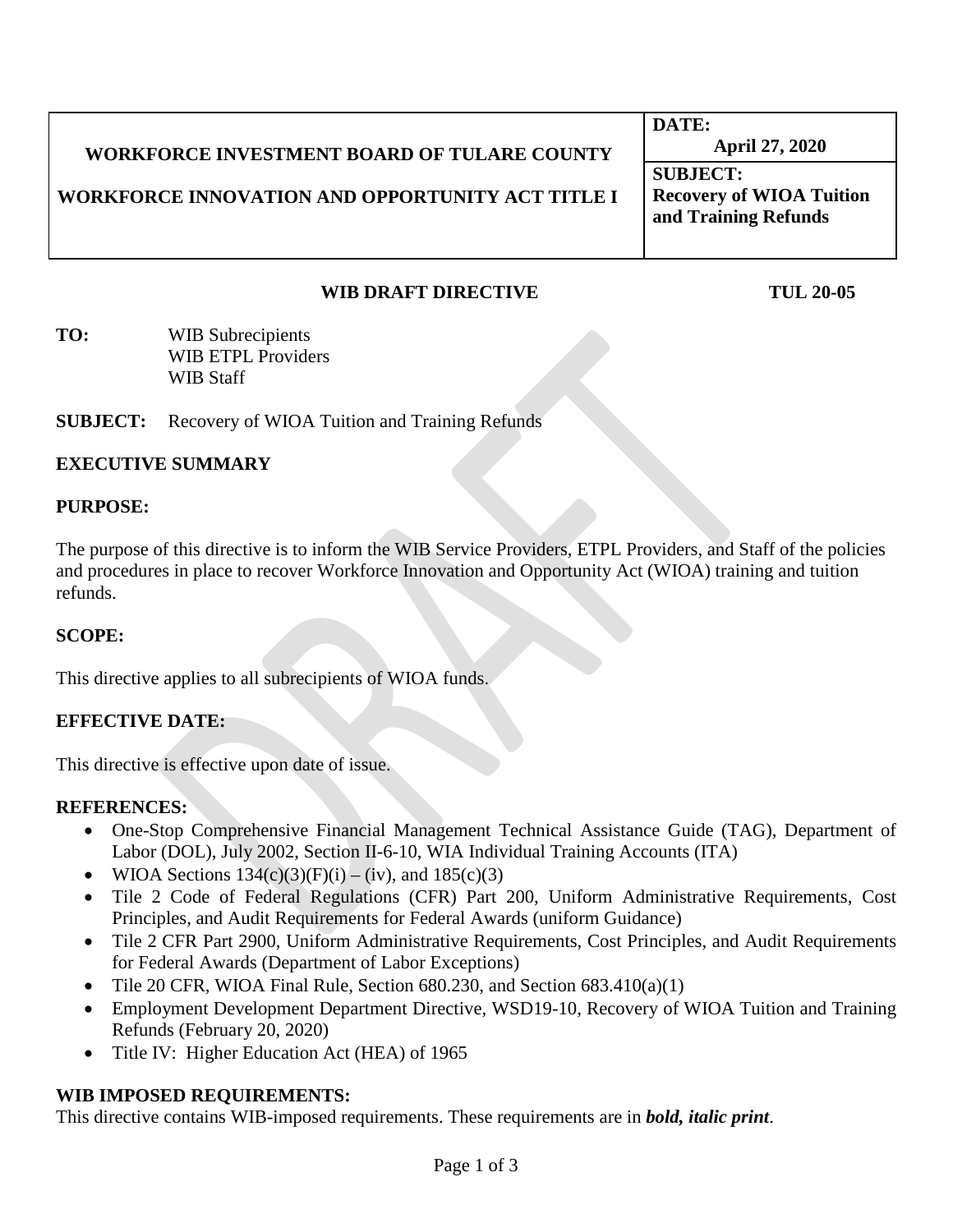## **FILING INSTRUCTIONS:**

This directive supersedes WIB Directive TCWIBD 10-02 dated February 13, 2010. Retain this directive until further notice.

## **BACKGROUND:**

The WIOA Final Rule, Title 20 CFR 683.410(a)(1) states it is the responsibility of the recipient and each subrecipient to conduct regular oversight and monitoring of its WIOA activities and those of its subrecipients and contractors in order to determine whether expenditures have been made against the cost categories and within the cost limitations specified in WIOA and the regulations.

All subrecipients of WIOA funds must produce and maintain a written policy/procedure at the local level to ensure the recovery of unused WIOA training monies. This policy/procedure must establish general policy, specify the circumstances in which the Local Area will require a refund for over-invoiced training, and must clearly define the recovery process the subrecipient will use for over-invoicing or for services not provided.

## **POLICY AND PROCEDURES:**

The WIB has established the policy and procedures for the recovery of WIOA tuition and training refunds from the approved providers on the Eligible Training Provider List (ETPL).

#### **Policy**

## *ETPL Provider:*

- May invoice for the full term, trimester, or semester for the amount stated in the ITA voucher five *days after participant begins training.*
- *Is responsible for providing its standard policy regarding the amount of tuition that must be paid in advance to enroll or accept a participant, as well as its tuition reimbursement policy.*
- *Must immediately notify WIB Fiscal Unit if a WIOA participant drops out of a training program during the time period when tuition can be refunded.*
- *Any refund due to WIB must be received within thirty (30) days after participant drops out of training.*
- *ETPL provider is responsible for providing the WIB any changes to its refund policy.*

*The designated Occupational Skills Training (OST) Case Manager is responsible for the following:* 

- *Check regularly with the ETPL Providers to ensure participants assigned to their caseload are still in the training program.*
- *Determine, for any participant assigned to their caseload, if a refund is due for early termination of a participant's training.*
- *Notify WIB Fiscal unit and program unit if a refund is due for early termination of a participant's training.*